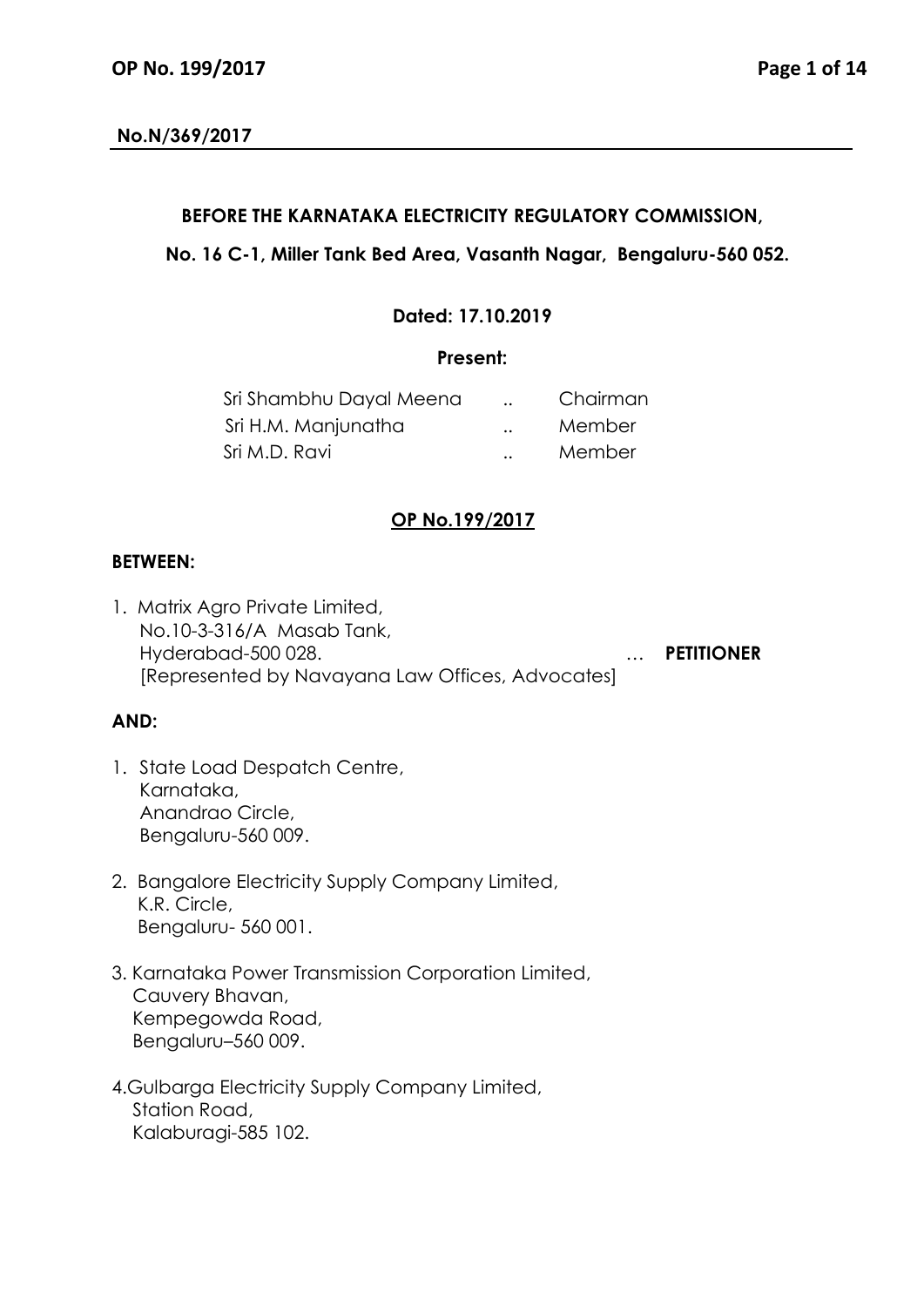5. Chamundeshwari Electricity Supply Corporation Limited, No.29, Vijayanagara 2nd Stage, Hinkal, Mysuru –570 017. … **RESPONDENTS** [Respondents 1,2,3 and 5 represented by Just Law, Advocates]

### **O R D E R S**

- 1. The Petitioner has filed this petition under Section 86(1)(f) of the Electricity Act, 2003, seeking the following reliefs:
	- (a)To declare the bill dated 4.10.2017 for the month of July, 2017, raised by the 1st Respondent demanding from the Petitioner a sum of Rs.10,63,540/- (Rs. Ten lakhs sixty three thousand five hundred forty only) as excess energy charges payable to the 2<sup>nd</sup> Respondent and Rs.94,128/-(Rupees Ninety four thousand one hundred twenty eight only) as excess energy charges payable to 5th Respondent, produced at Annexure P-1, as illegal and unauthorised;
	- (b)To quash/set aside the bill dated 4.10.2017, for the month of July, 2017, issued by the 1st Respondent at Annexure P-1;
	- (c) To quash the Official Memorandum dated 29.7.2017 issued by the 2nd Respondent and produced as Annexure P-2.
	- 2. The facts of the case are:
		- a) The Petitioner owns and operates a 6 MW biomass based power project at Chincholi Taluk, Kalaburagi District.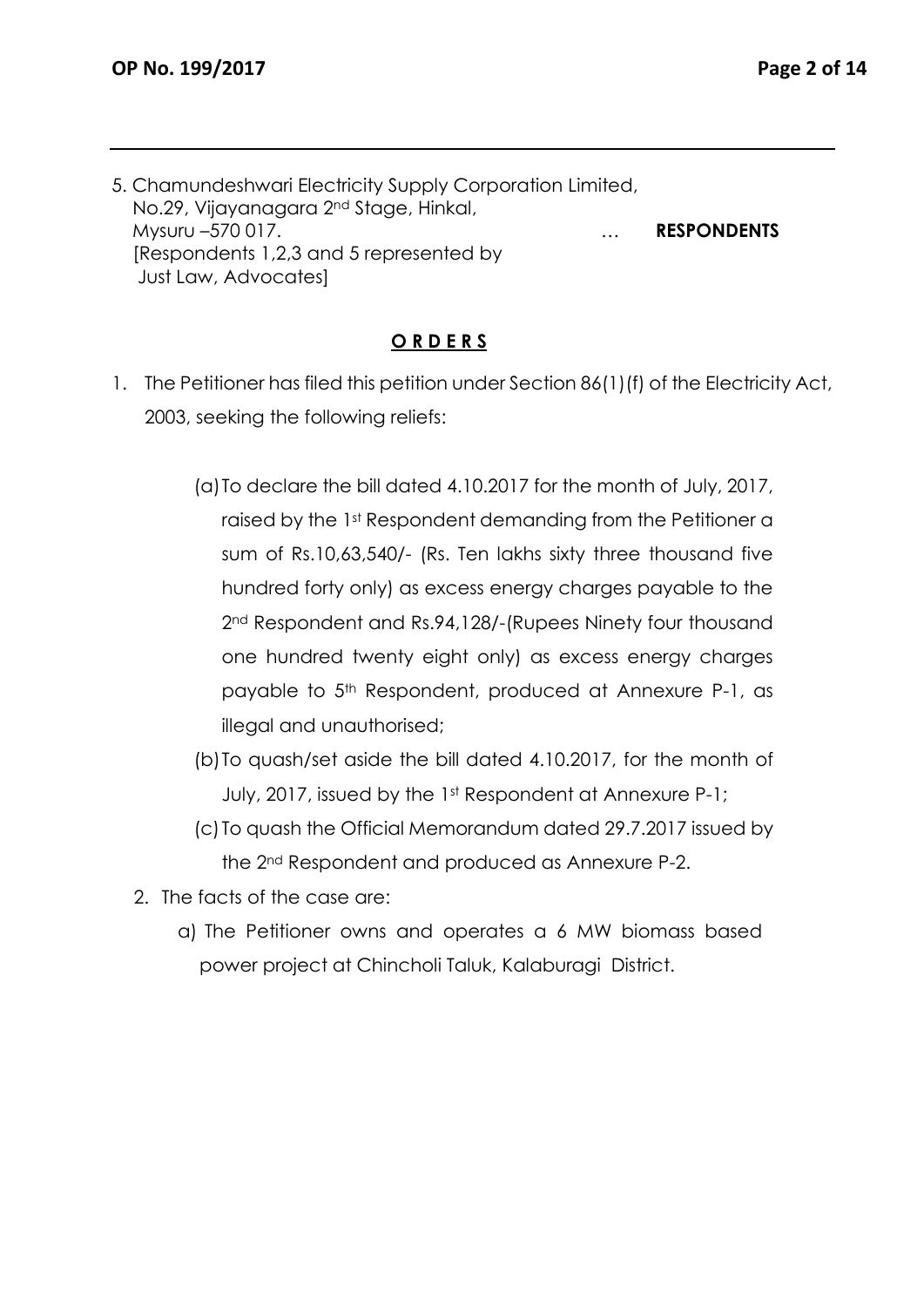- b) On 23.12.2015, in order to wheel 5.4 MW energy, the Petitioner has executed a wheeling and banking Agreement (WBA) with Respondent Nos.2 to 5 for wheeling power on captive basis. (Annexure P-5).
- c) On 26.7.2017, the Petitioner submitted the wheeling requisition in Form-C to the 1st Respondent, in which the Petitioner had requisitioned wheeling of:

i) 15,65,000 units of energy to Petitioner's captive users in 2nd Respondent's area of distribution; and

ii) 1,60,000 units of energy to Petitioner's captive users in 5<sup>th</sup> Respondent's area of distribution.

(A copy of this Form-C was also copied to  $2^{nd}$  and  $5^{th}$ Respondents - Annexure P-6 collectively).

- d) After few hours of submission of the C-Form, the Petitioner received information from project site that due to a force majeure event the generation suddenly dropped and one of the turbines had to undergo repair. Hence, on the very same day, the Petitioner rushed to the 1st Respondent and submitted a revised C-form suitably factoring the revised generation and wheeling requisition. This was accepted by 1st Respondent.
- e) Based on the acceptance of the revised C-form, the 1st Respondent issued an instruction letter to the 2nd Respondent to issue necessary OM for wheeling requisition of 14,95,000 units in the month of July 2017 (Annexure-P3).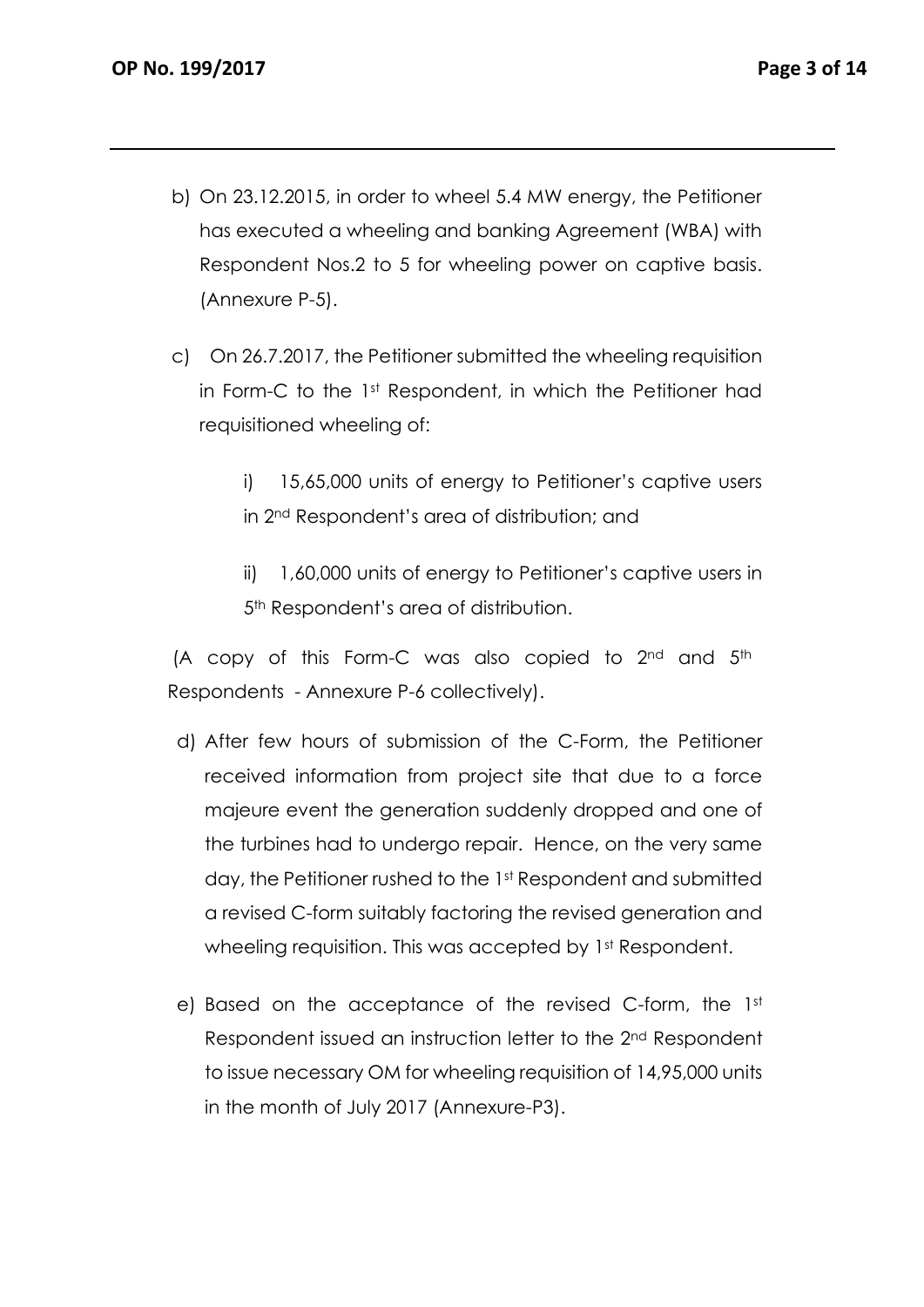The 1st Respondent also issued an instruction letter to the 5<sup>th</sup> Respondent to issue necessary OM for wheeling requisition of 1,50,000 units in the month of July,2017. (Annexure P4).

- f) However, in clear contravention of the instruction letter of the 1st Respondent dated 29.7.2017, the 2<sup>nd</sup> Respondent issued an OM for a wheeling Requisition of 15,65,000 units instead of 14,95,000 units. The 5<sup>th</sup> Respondent followed the instructions of the 1st Respondent and issued an OM dated 1.8.2017 for 1,50,000 units.
- g) On learning that the 2<sup>nd</sup> Respondent had not honoured the instructions of the 1st Respondent, the Petitioner issued two representations dated 22.8.2017 to the 2nd Respondent. (Annexure P-8 collectively).
- h) However, the 1st Respondent issued a bill dated 4.10.2017 (Annexure P-1) containing energy accounting for the month of July 2017, demanding from the Petitioner:
	- i) Rs.10,63,540/- as excess energy charges payable to the 2nd Respondent; and
	- ii) Rs.94,128/- as excess energy charges payable to  $5<sup>th</sup>$ Respondent.

Aggrieved by the acts of the Respondents, this petition is filed.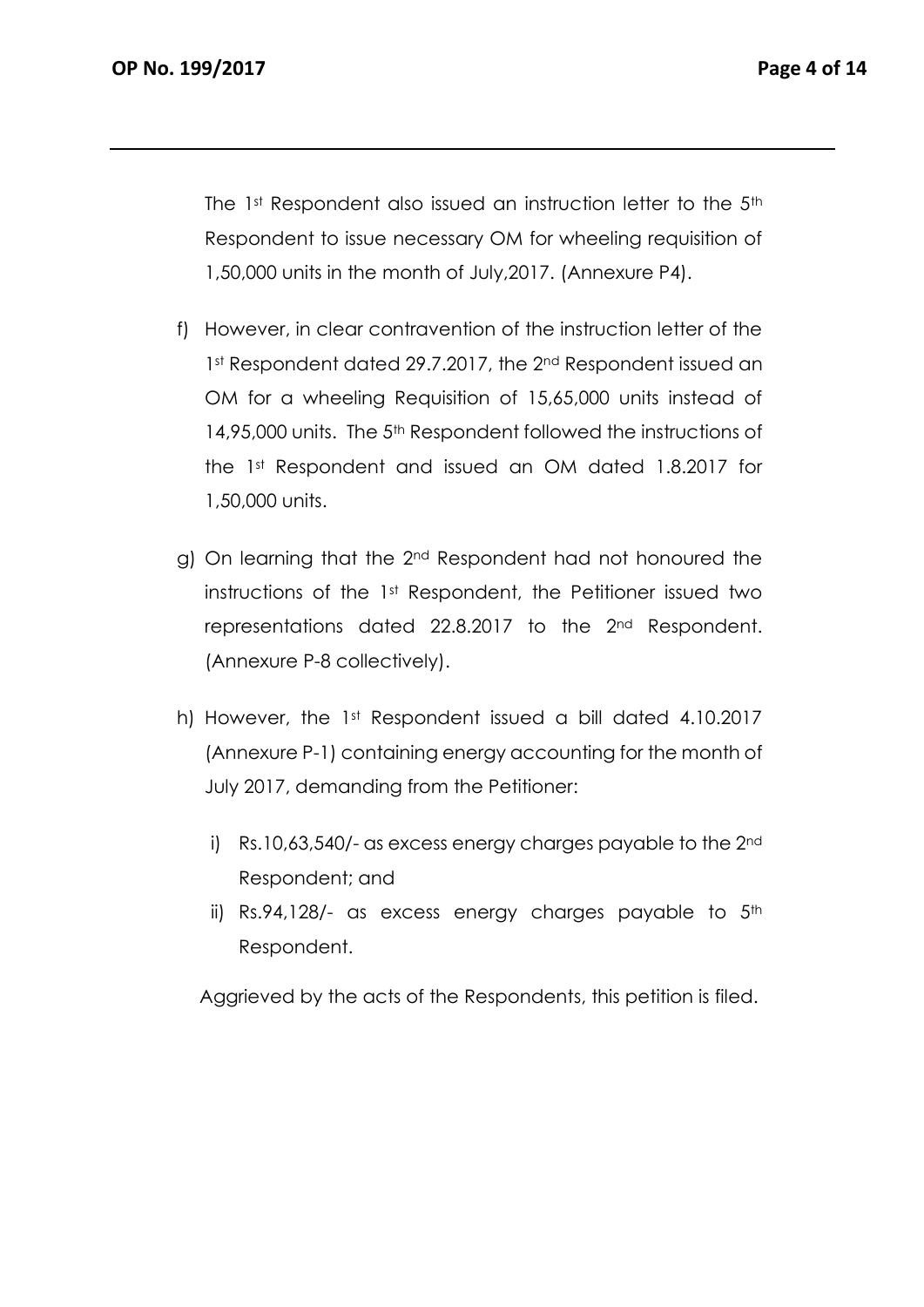- 3. The grounds urged by the petitioner are:
	- a) The 1st Respondent has issued instructions vide letter dated 29.7.2017 stipulating the energy requested to be wheeled for the month of July, 2017 at the non-exclusive captive user locations in BESCOM and CESC. This should have been the basis for the 2nd Respondent to issue its OM. However, the 2nd Respondent issued an OM even before the instructions from the 1st Respondent. The 1st Respondent, instead of correcting the acts of the 2nd Respondent, has raised a bill in accordance with the illegal OM of the 2nd Respondent.
	- b) Respondent-1 is the nodal agency/energy accounting body for the wheeling and banking transactions. Once it has issued a communication instructing 2nd Respondent to issue OM for a particular quantum of energy to be wheeled, it cannot renege on its own communication.
	- c) The 5<sup>th</sup> Respondent has correctly issued the OM duly complying with the instructions in the 1<sup>st</sup> Respondent's letter dated 29.7.2017. However, the 1st Respondent has demanded excess energy charges to be paid to 5<sup>th</sup> Respondent too, which is improper.
	- d) Even before the final instructions could be issued by the 1st Respondent on 29.7.2017, the Petitioner has duly corrected its generation/wheeling estimation in Form-C. The 2<sup>nd</sup> and 5<sup>th</sup> Respondents cannot go by the wheeling estimations submitted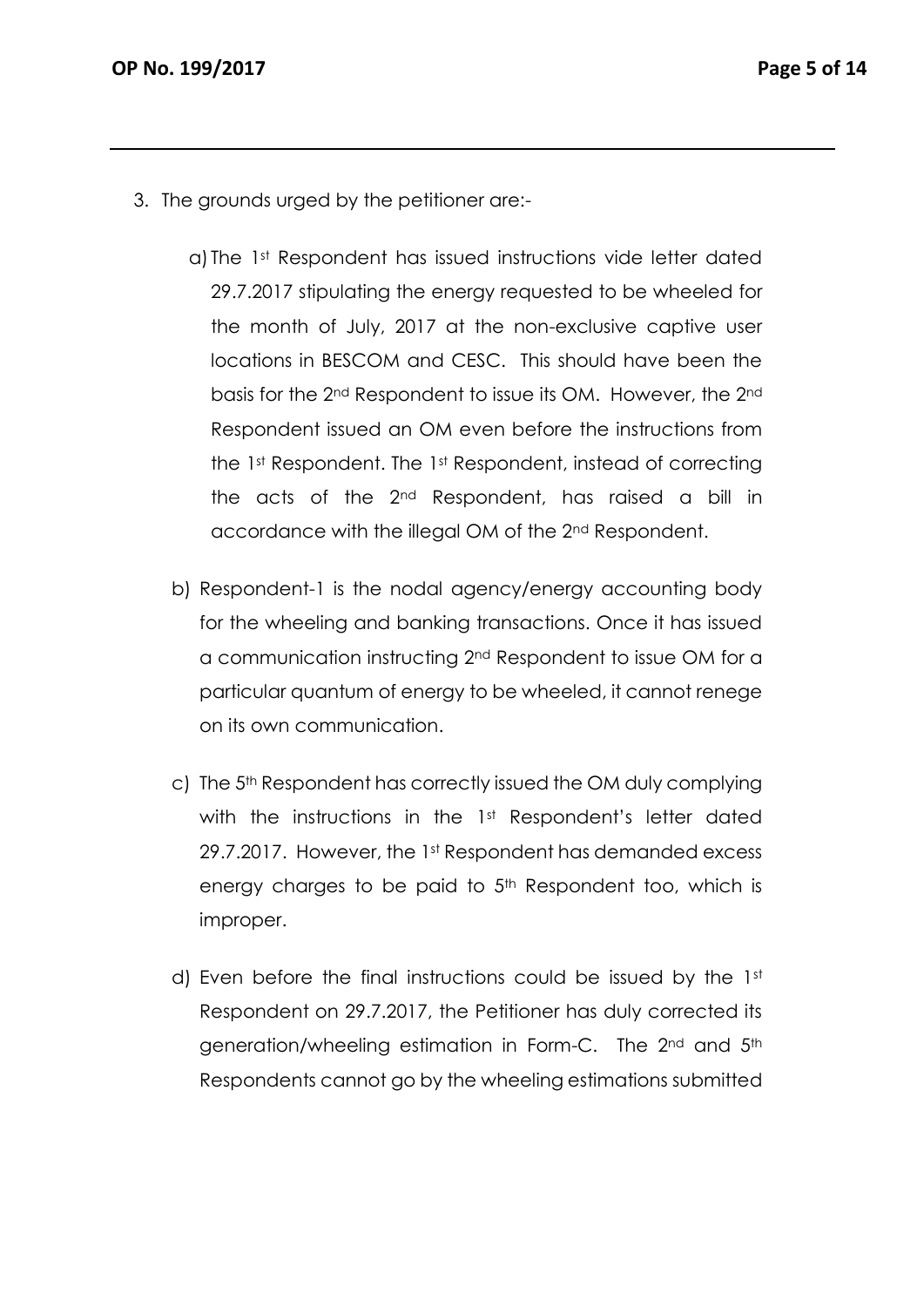by the Petitioner. They are bound by the 1st Respondent's instruction letter. The Petitioner had submitted a revised wheeling requisition well in time. This has been intentionally ignored by the 2<sup>nd</sup> Respondent. Instead of correcting the 2<sup>nd</sup> Respondent, the 1st Respondent deviated from its own correct stand.

- e) The 3rd Respondent KPTCL (the STU under the Act) should have been the nodal agency since the transaction is a long term open access transaction. Instead, SLDC operated by the KPTCL is acting as the nodal agency. All employees of SLDC and all ESCOMs are on deputation from KPTCL. Hence, the whole transaction is engineered and marked with bias.
- f) The official concerned of BESCOM has acted with mala fide motive and bias in order to harass the Petitioner, which is manifest from the fact that OM was issued even before the SLDC could issue instructions. This can be contrasted with the actions of CESC in awaiting the instruction letter from SLDC. Subsequently, SLDC acted with malice and fear by surrendering to the OM issued by 2<sup>nd</sup> Respondent.
- g) The issuance of OM etc., is not statutory in nature. It is not prescribed under any regulations. It is only a matter of administrative convenience. Hence, it can be revised anytime by all parties concerned. Revision of the OM will merely result in altering the supplies for the subsequent months or the same month. The utilities keep revising their power purchase estimates, consumer bills and all other similar transactions.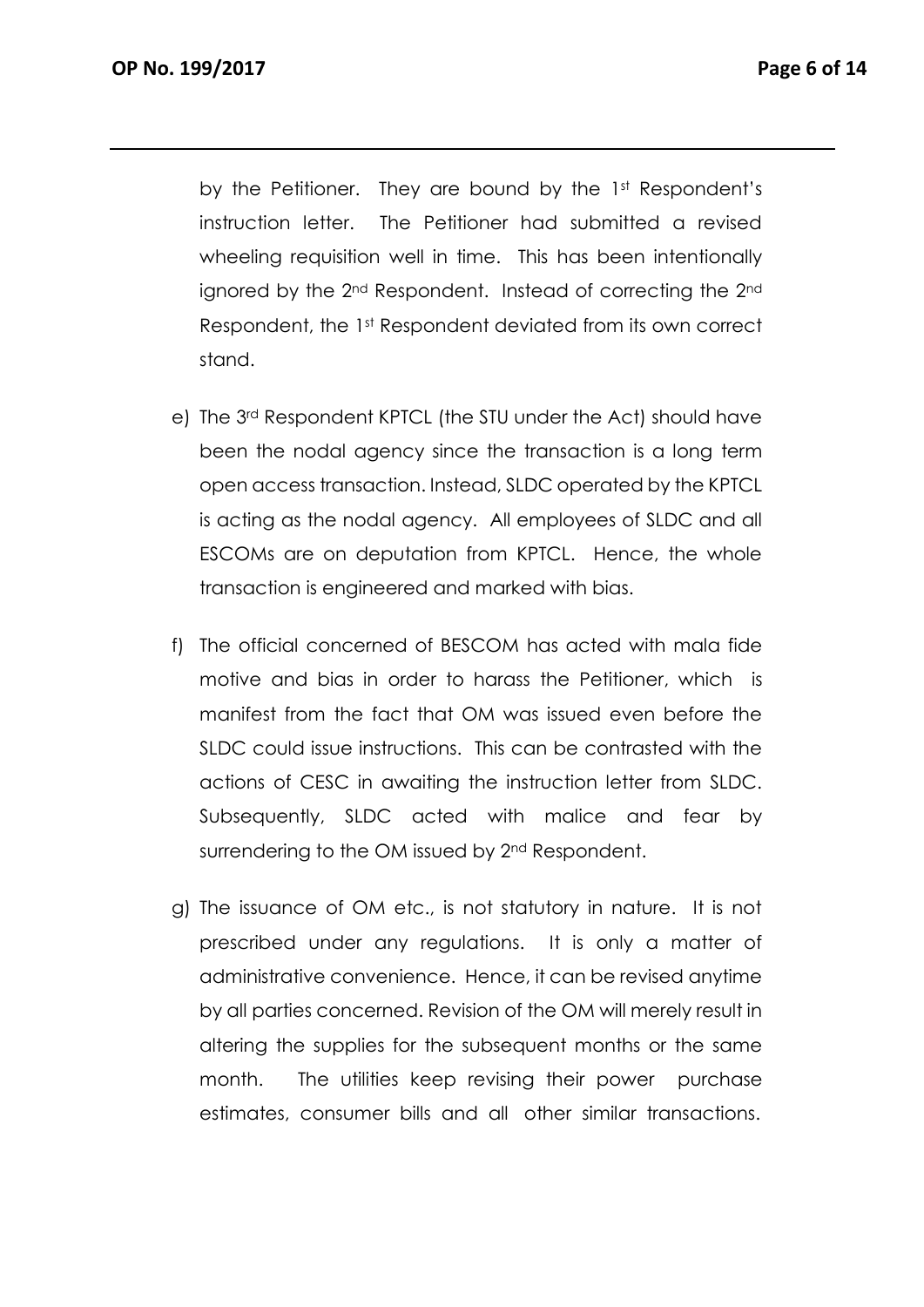Similarly, in this case too, the OM ought to have been correctly issued by 2nd Respondent in the first place, or it could have been revised at the earliest based on the instructions of the 1st Respondent. Hence, the acts of Respondents are illegal.

- 4. Upon issuance of notice, the Respondent 1,2,3 and 5 entered appearance through their Counsel, and filed Statement of Objections. The Respondent Nos.1,2 & 5 have has filed the Statement of Objections as follows:
	- a) The Respondent Nos.2 and 5 have acted strictly in terms of the WBA and the Electricity Act. Article 6.1.1 of the WBA makes it clear that the Petitioner is required to submit a list of captive consumers to whom it proposes to wheel power to the Respondent No.2, 3 & 5 at least 15 days prior to commencement of wheeling. However, the Petitioner has failed to submit such a list of consumers to the Respondent No.2 within the stipulated time frame and has submitted it only on 25.7.2017. This has led to a circumstance where the Respondent No.2 is not able to issue OM within the HT billing cycle. The requirement of Petitioner submitting the quantum of energy it is intending to wheel is essential to balance the demand and supply and maintain grid security.
	- b) The Respondent No.2 after considering the Form C dated 25.7.2017 submitted by the Petitioner, has accorded approval to the Petitioner to wheel 15,65,000 units of energy.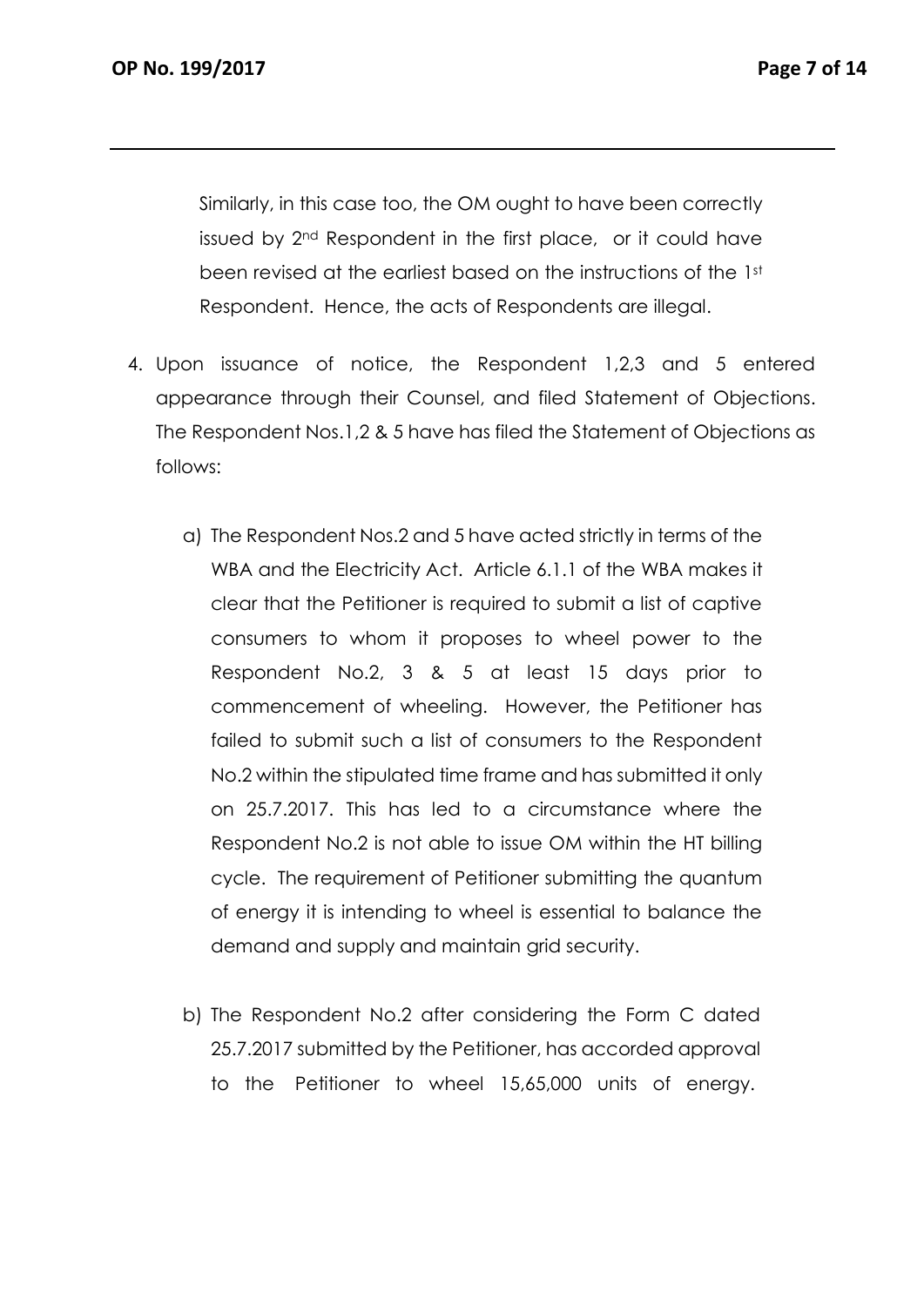However, the Petitioner has drawn 68,500 units of energy in excess of what was stated in Form C. As per Article 5.4 of the WBA, for such energy, twice the demand charges and energy charges shall be payable by the captive consumers who do not have any supply agreement with GESCOM/BESCOM/ CESC for over-drawal of energy. Therefore, the Respondent No.1 raised the bill dated 4.10.2017 demanding payment from the Petitioner for overdrawn energy. The contention of the Petitioner that bill dated 4.10.2017 is arbitrary, illegal and ultra vires of the Electricity Act 2003, is untenable. The Respondent has computed the charges payable for over-drawal of energy in keeping with the terms of the WBA.

c) With regard to the contention of the Petitioner that the Respondent no.1 should have issued a revised OM considering the revised form C of the Petitioner, it is submitted that the Petitioner has not submitted the revised form C to the Respondent No.1. As per Article 6.1.1 of the PPA, when the Petitioner intends to change the quantum of energy to be wheeled, it is required to seek approval of the Respondent No.2,3 & 5. However, the Petitioner has not made any such request to the Respondent No.1. The Respondent No.2 has received OM from the Respondent No.1 as per the revised form C only after the commencement of wheeling by the Petitioner. Therefore, question of revising the OM does not arise.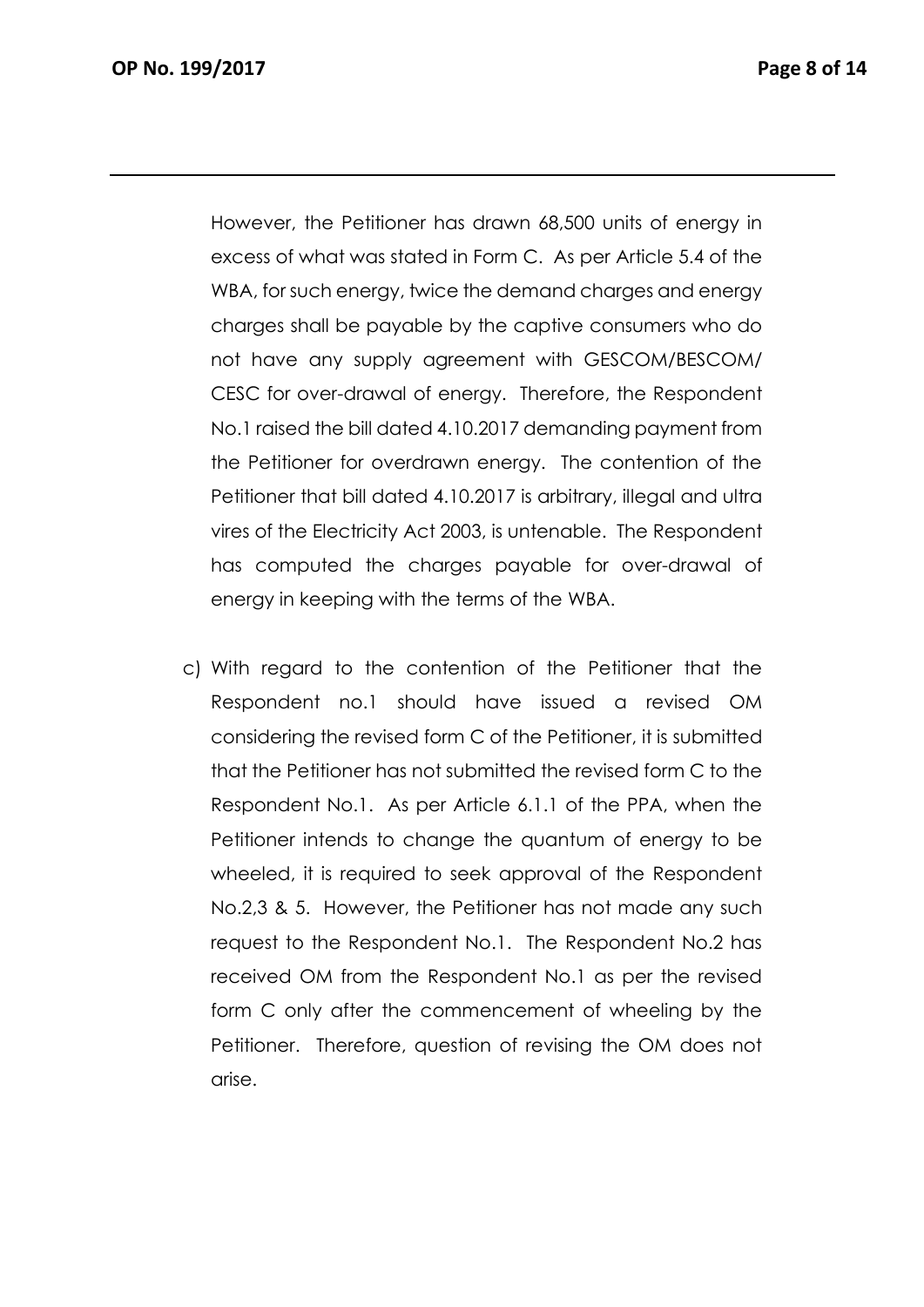d) With regard to the submission of the Petitioner that it has submitted revised form C to the Respondent No.1 as one of the turbines had to undergone repair and same is force majeure event, the Petitioner has not produced any proof substantiating the same. Hence, Article 9 is inapplicable.

The Respondents have prayed for dismissal of the Petition.

- 5. The Petitioner has filed a Memo on 27.11.2018 as follows:
	- a) In response to the question of the Commission, whether the Petitioner has adhered to the revised 'C' Form, assuming that BESCOM should have followed the instructions dated 29.7.2017 (Annexure P-3) indicating the energy requisitioned for the month of July, 2017 at 14,95,000 units. it is submitted that SLDC's OM dated 29.7.2017 in respect of BESCOM (Annexure-P3) indicates the wheeling requisition at 14,95,000 units and SLDC's OM dated 29.7.2017 in respect of CESC indicates wheeling requisition of 1,50,000 units. Hence, the total wheeling requisition as per the OM dated 29.7.2017 for BESCOM and CESC is 16,45,000 units. As against this the Petitioner has generated 17,55,750 units as total net energy export. The total import for the month is 18,750 units.
	- b) The joint meter reading in Form'B' for the billing period 1<sup>st</sup> July 2017 to 31st July 2017 produced as Annexure P9 reveals the following:

 Total energy available for wheeling for the month of July, 2017 is 16,46,400 units.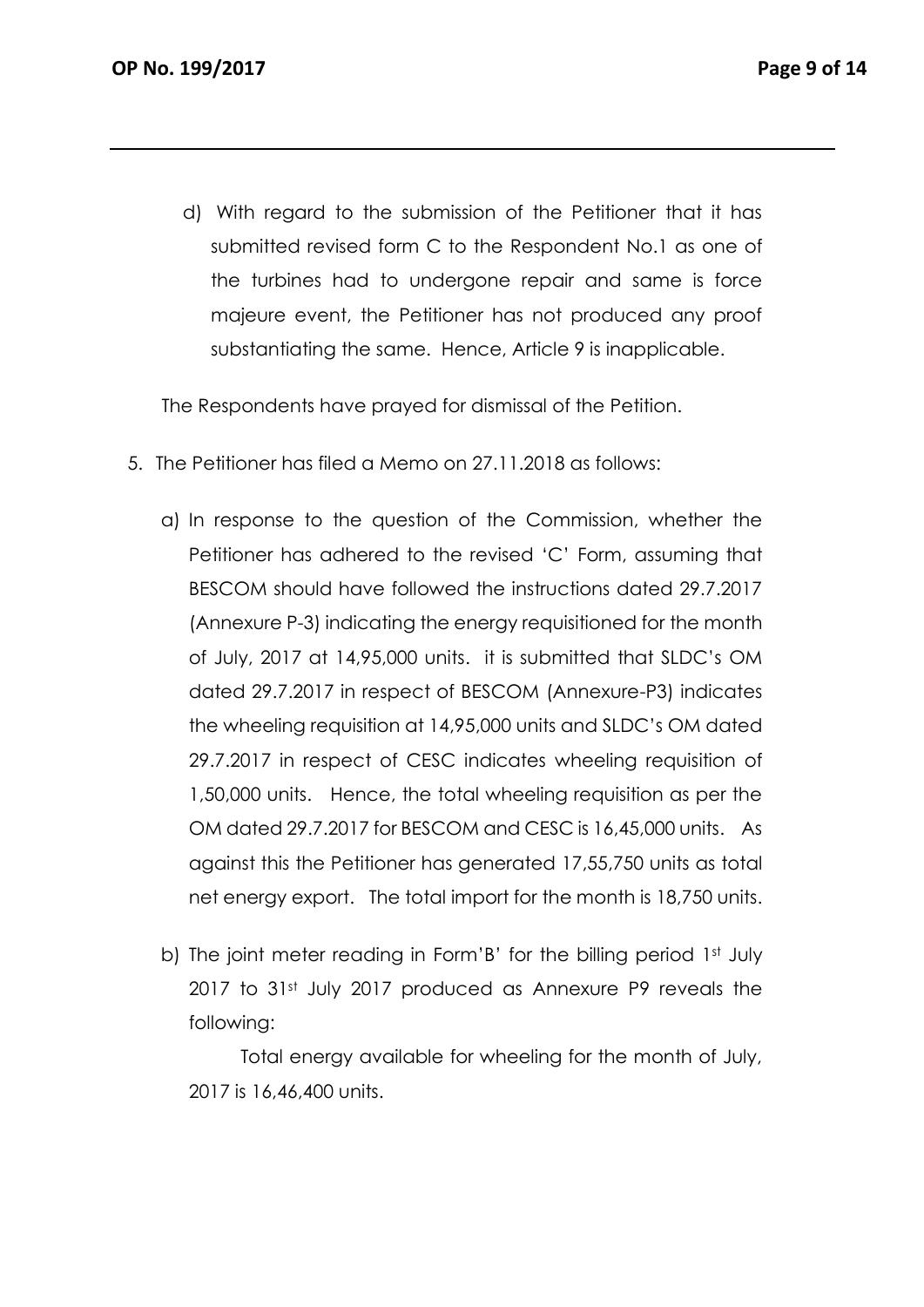- 1) Total export ... 17,55,750 units.
- 2) Total Import ... 18,750 x 1.5 = 21,563
- 3) Wheeling charges in kind ... 87,788 units.
- 4) Total energy available for wheeling to captive consumers ... 16,46,400 units.
- c) As against the total quantum available for wheeling at 16,46,400 units, the OM dated 29.7.2017 for BESCOM and CESC sums up to 16,45,000 (14,95,000 for BESCOM + 1,50,000 for CESC). Thus, there is no under injection by the Petitioner necessitating any penalty.
- 6. The Counsel for Petitioner has filed a Memo on 4.6.2019 furnishing a copy of Interim stay granted by the Hon'ble High Court of Karnataka in W.P.No.14480- 81/2019 along with a screen shot of the online case status as available on the website of Karnataka High Court which shows that the Interim stay granted by the Hon'ble Court has been extended till the next date of hearing.
- 7. The Counsel for Petitioner has filed a memo dated 1.8.2019 producing a copy of the Order dated 2.8.2018 passed by the Commission in the case C.S. Sunder Raju vs KPTCL and Another (OP No.83/2017).
- 8. The Counsel for Respondents 1,2,3 & 5 have filed Written submissions on 17.9.2019 as follows:
	- a) Article 6.1.1 of the WBA makes it clear that Petitioner is required to submit a list of captive consumers to whom it proposes to wheel power to the Respondent No.2, 3 & 5 at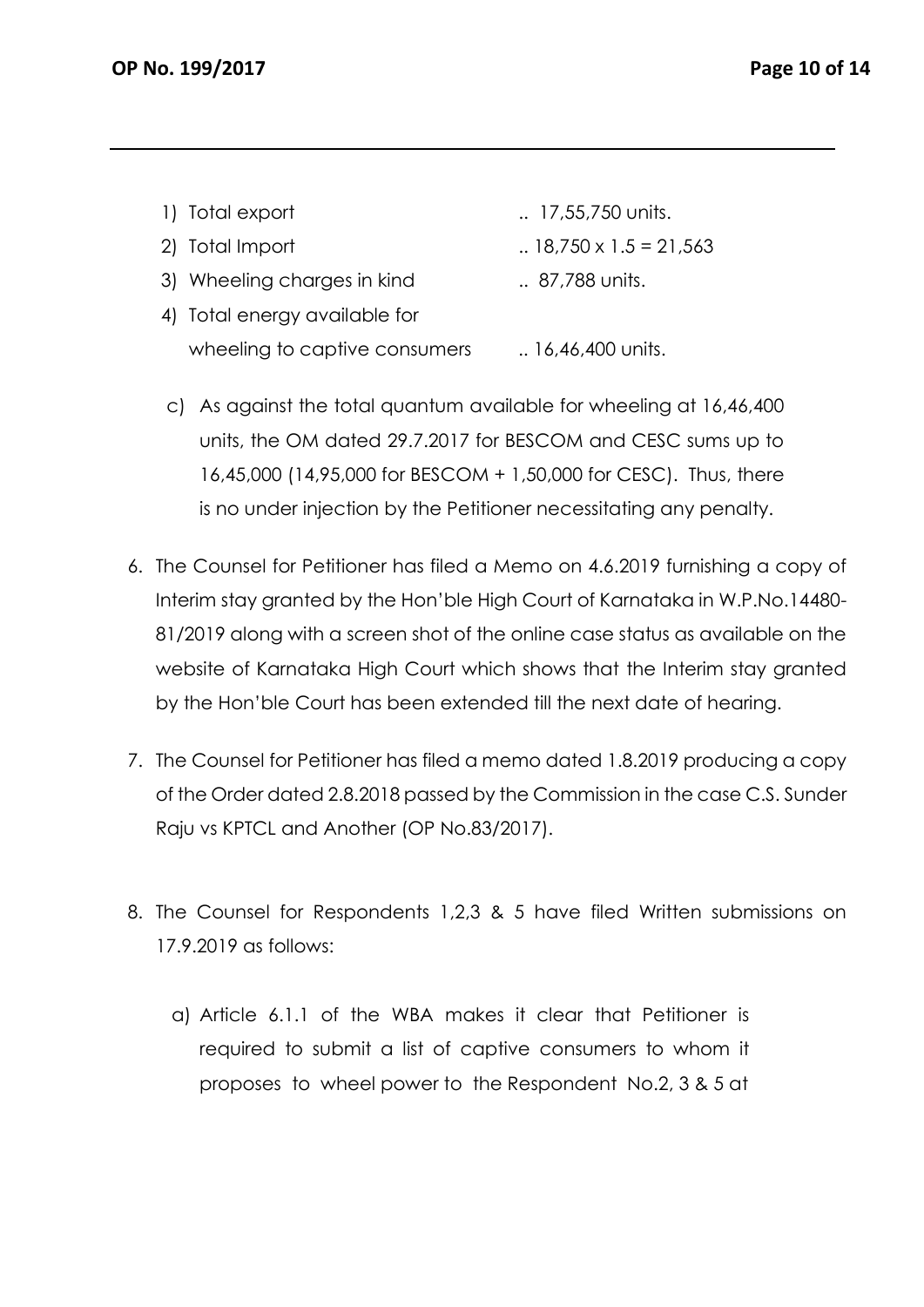least 15 days prior to commencement of wheeling. However, the Petitioner has failed to submit such a list of consumers to the Respondent No.2 within stipulated time frame and has submitted it only on 25.7.2017. The Petitioner has caused confusion by revising the C Form at its whims and fancies without following the procedure contemplated. This has led to a circumstance where the Respondent no.2 is not able to issue OM's within the HT billing cycle.

- b) The Commission in C.S. Sunder Raju vs. KPTCL and another OP No.83/2017 and Shilpa Medicare Limited vs. HESCOM & another has held that in case of over drawal of energy by a consumer who has a power supply agreement with the distribution licensee, such consumer is liable to pay for the excess energy drawn as per the tariff applicable to that category of consumer. In the present case, the consumers of the Petitioner have power supply agreement with the Respondent No.2. Therefore, the Petitioner is liable to pay for the excess energy as per the orders of this Commission in C. Sunder Raju vs. KPTCL and another - OP No.83/2017 and Shilpa Medicare Limited vs. HESCOM & another.
- 9. We have heard the learned counsel for both the sides and considered the respective pleadings and documents produced by the parties. The following issues would arise, for consideration:
	- (1) Whether the demand raised against the Petitioner at Annexure P-1 is proper?
	- (2) What Order?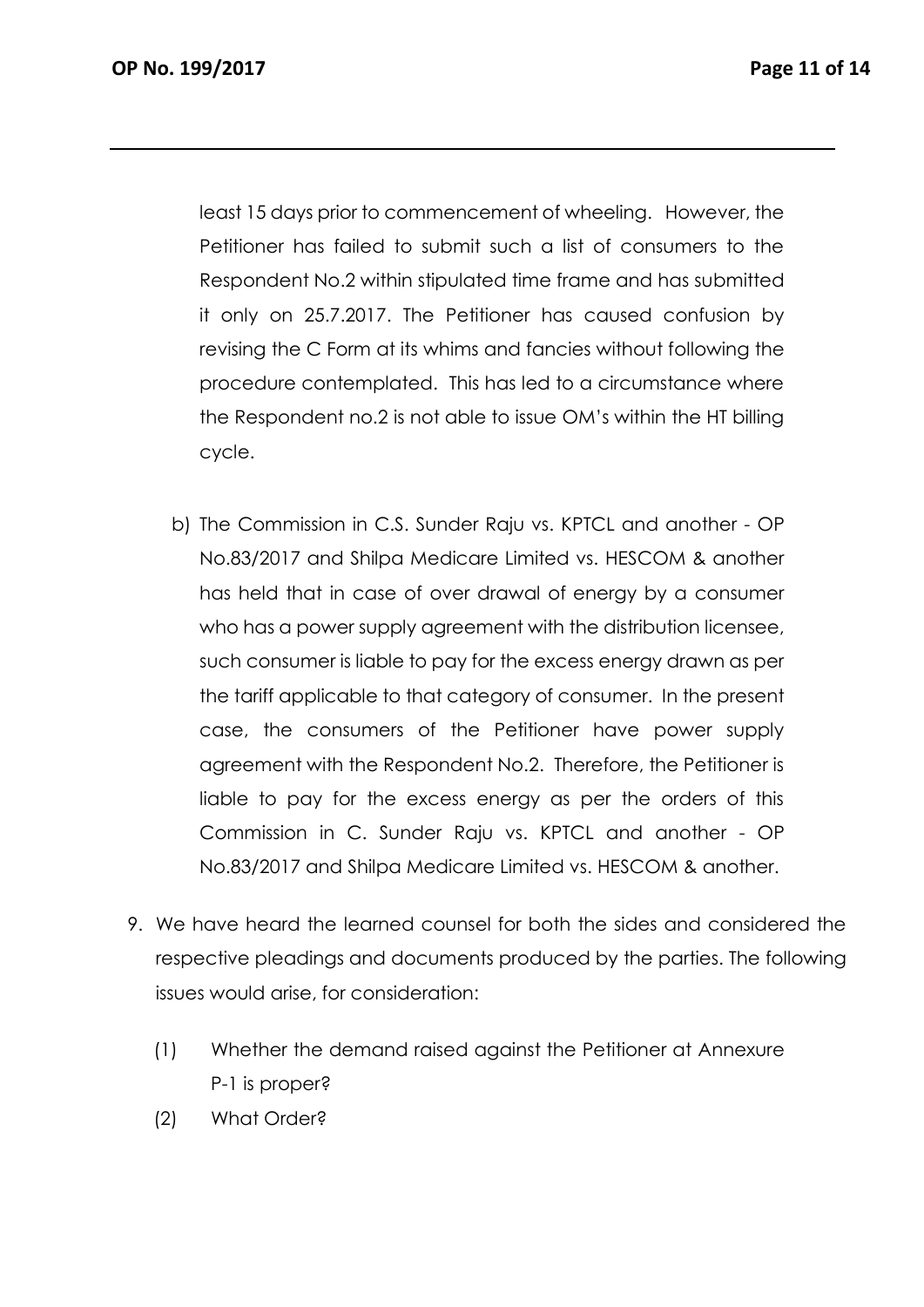- 10. After considering the submissions made by the parties and perusing the pleadings and documents placed on record, our findings on the above issues are, as follows:
- 11. Issue No. 1: Whether the demand raised against the Petitioner at Annexure P-1 is proper?
	- a) This case pertains to the billing of the energy over drawn by the open access consumers of the petitioner, in excess of the quantum injected by the petitioner. It is the case of the petitioner that the Respondents have not acted according to the revised 'C' Form issued by it. The Respondents have contended that the revised 'C' Form was issued belatedly.
	- b) The Commission has passed several orders on the point of Issuance of 'C' Form by the generating companies and the billing methodology to be adopted in wheeling & banking transactions, in respect of 'Exclusive and Non Exclusive Consumers'. Important Orders which can be referred to are:
		- (i) Complaint No. 5/2017 Bidadi Industries Association (R) vs BESCOM dated 24.10.2017,
		- (ii) OP No. 95/2017 Shilpa Medicare Limited vs HESCOM & another dated 20.3.2018 and
		- (iii) OP No. 83/2017- Shri C S Sunder Raju vs KPTCL & another dated 2.8.2018.
	- c) In the above cases, the Commission had discussed about the relevance of issuing the 'C' Form by the generator and suggested the method of billing the 'Exclusive and Non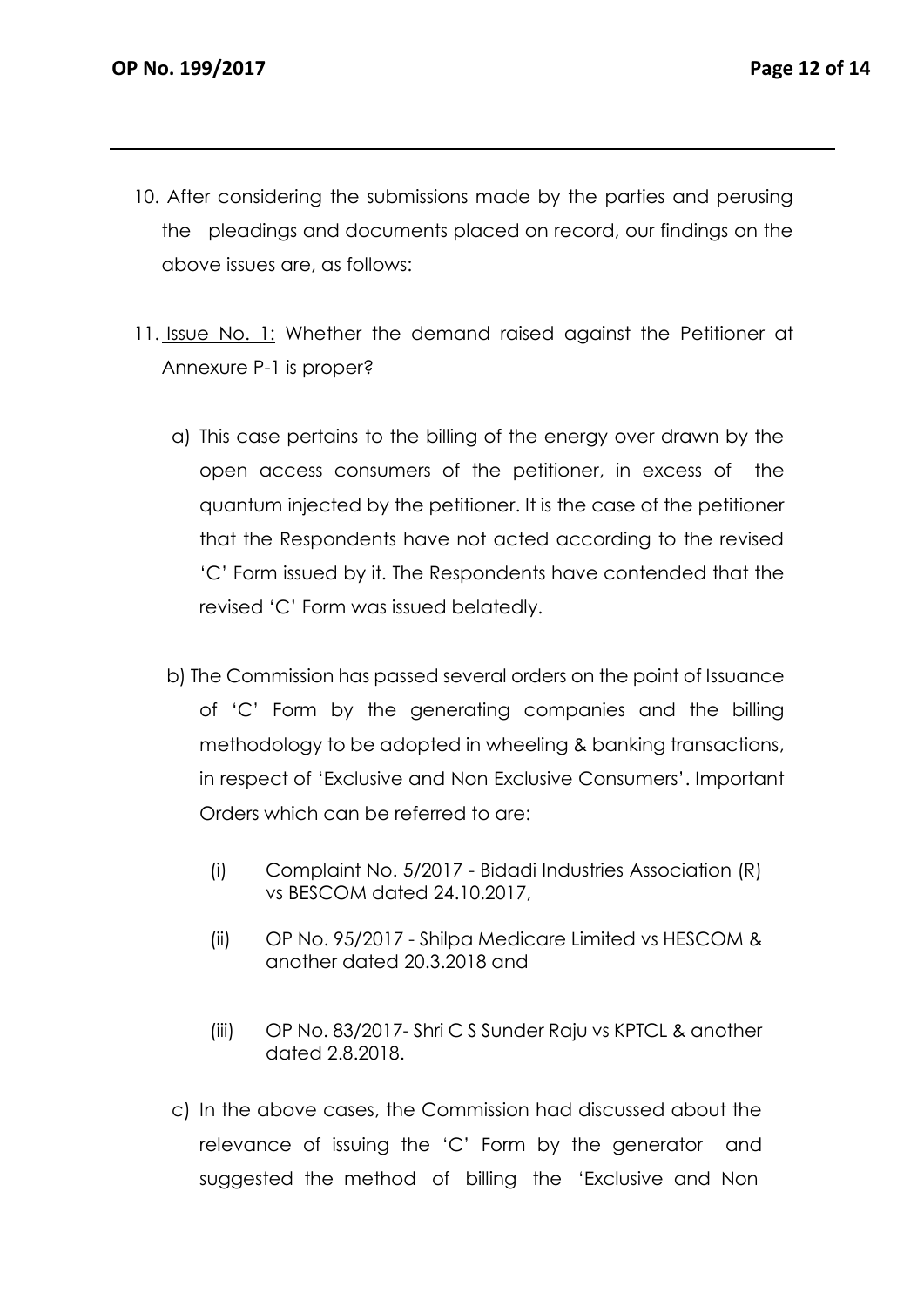Exclusive Consumers' as per the terms of the WBA. The Commission had held that for the over-drawal of energy from the Grid by the open access consumer, beyond the quantum wheeled under the WBA, the consumer cannot be charged twice the charges applicable to the relevant category of that consumer, if such consumer is a 'Non-Exclusive Consumer' (who has a contract demand with a Distribution Licensee). In this case, admittedly, the open access consumers of the petitioner have contract demand with the respective ESCOMs. For over-drawal of energy, they should not have been billed at twice the tariff applicable to the relevant category, but should have been billed as regular consumers of ESCOMs at the retail supply tariff determined by the Commission for the relevant period. As the principles are explained in detail in the above Orders, we do not wish to repeat the same in this case. The principles mentioned in the above cases apply to this case also.

 $\_$  , and the set of the set of the set of the set of the set of the set of the set of the set of the set of the set of the set of the set of the set of the set of the set of the set of the set of the set of the set of th

- d) We note that the petitioner has only produced a copy of the interim Order dated 1.4.2018 of the Hon'ble High Court in WP Nos. 14480-81/2019, without mentioning anything about the issue involved therein. Hence, we make it clear that if the issue decided herein is pending in the said WPs, this Order is subject to the outcome of the said WPs.
- e) Hence, Issue No. 1 is answered in the negative.
- 12. Issue No. 2: What Order?

For the foregoing reasons, we pass the following: